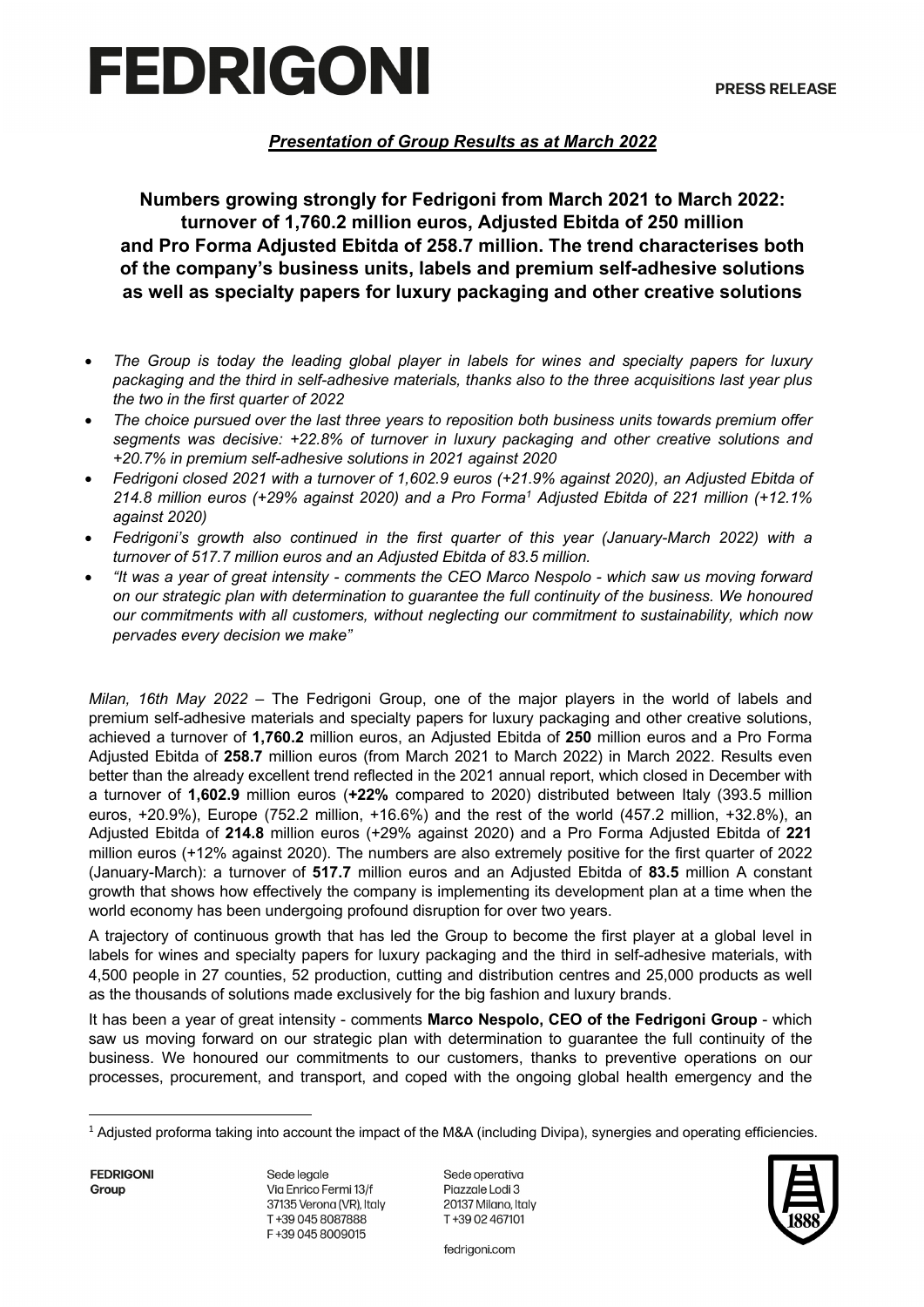# FEDRIGONI

shortage and increase in the price of raw materials. Considering the excellent results, particularly in the last 12 months (March 2021-March 2022), we remain optimistic for the future despite the tensions because of the war in Ukraine".

"We have continued with the plan to attract talent (with over **377** joining the Fedrigoni family worldwide, **900** in the last three years). We have continued to invest in the growth and development of our people continues **Nespolo** - and we have extended our global presence in Europe, Latin America, the USA and Asia with the opening of new offices and warehouses in the UK, Poland, China, Indonesia and Philippines. We have also acquired 3 new companies to strengthen our market positioning, expand our production capacity and enrich our premium product portfolio. We have, in fact, acquired the North American Acucote, the Mexican Rimark and 70% of a newco in a joint venture with Tecnoform, for the production of innovative solutions for thermoformed cellulose packaging. This, together with the M&A operations carried out in the first quarter of 2022 (the Spanish Divipa and the French Tageos specialising in RFID) has made our acquisitions over the last 3 years rise to **8**. We have also accelerated investment, with over 66.6 million euros invested last year (+40.4% against 2020) to increase our production capacity and develop new products; a budget that we also intend to further increase for 2022**".**

On the product portfolio side, an essential ingredient - over the last three years - has been the repositioning of the two business units towards premium market sectors, where the customers have been able to absorb price increases and compensate for the general increase in prices upstream. In fact, both business units grew in terms of volumes and turnover in 2021: revenues of 700.2 million euros in the world of specialty papers for luxury packaging and other creative solutions (+22.8% against 2020) and 937.6 million for labels and self-adhesive materials (+20.7%).

For Fedrigoni growth must be also sustainable, making progress every day and making it a common factor with the entire ecosystem, in particular with customers and suppliers. The commitment to sustainability underpins the Group's entire strategy. On the environmental impact side, the absolute  $CO<sub>2</sub>$ emissions were reduced by 1.5% against an increase in volumes of about 5%, the clean water returned to the environment exceeded the goal at 2030 (97% against a target of 95%), the recovered wastes reached 84% and the volumes of products with advanced ESG characteristics doubled. In the social context, the company is committed to creating an ever more safe and inclusive work environment: for example, a significant goal concerns the injury frequency index, which dropped by 32% in 2021 (the 10 year goal is -67%). As regards the 2030 target of 30% of women in managerial positions, the year ended with 25%. "Another important role of Fedrigoni – adds **Nespolo** - is to support customers in the ecological transition: from replacing plastic with more ecological materials like paper to creating self-adhesive materials that are made of increasingly recyclable materials, to supporting the customers in managing their waste sustainably, according to a virtuous circular model, where waste is re-used as raw materials in new chains instead of being thrown away in disposal sites".

The challenge now for Fedrigoni is to continue on the path of sustainable growth and innovation, following a plan that rests on five fundamental pillars: a range of increasingly distinctive premium offer, an effective and exclusive relationship with each customer, excellence in production and procurement, the creation of an inclusive environment focused on people development and acquisitions aimed at geographical expansion and diversification of the offer, in the world of premium labels and self-adhesive materials, and luxury packaging and other creative solutions.

**FFDRIGONI** Group

Sede legale Via Enrico Fermi 13/f 37135 Verona (VR), Italy T+39 045 8087888 F+39 045 8009015

Sede operativa Piazzale Lodi 3 20137 Milano, Italy T+39 02 467101

fedrigoni.com